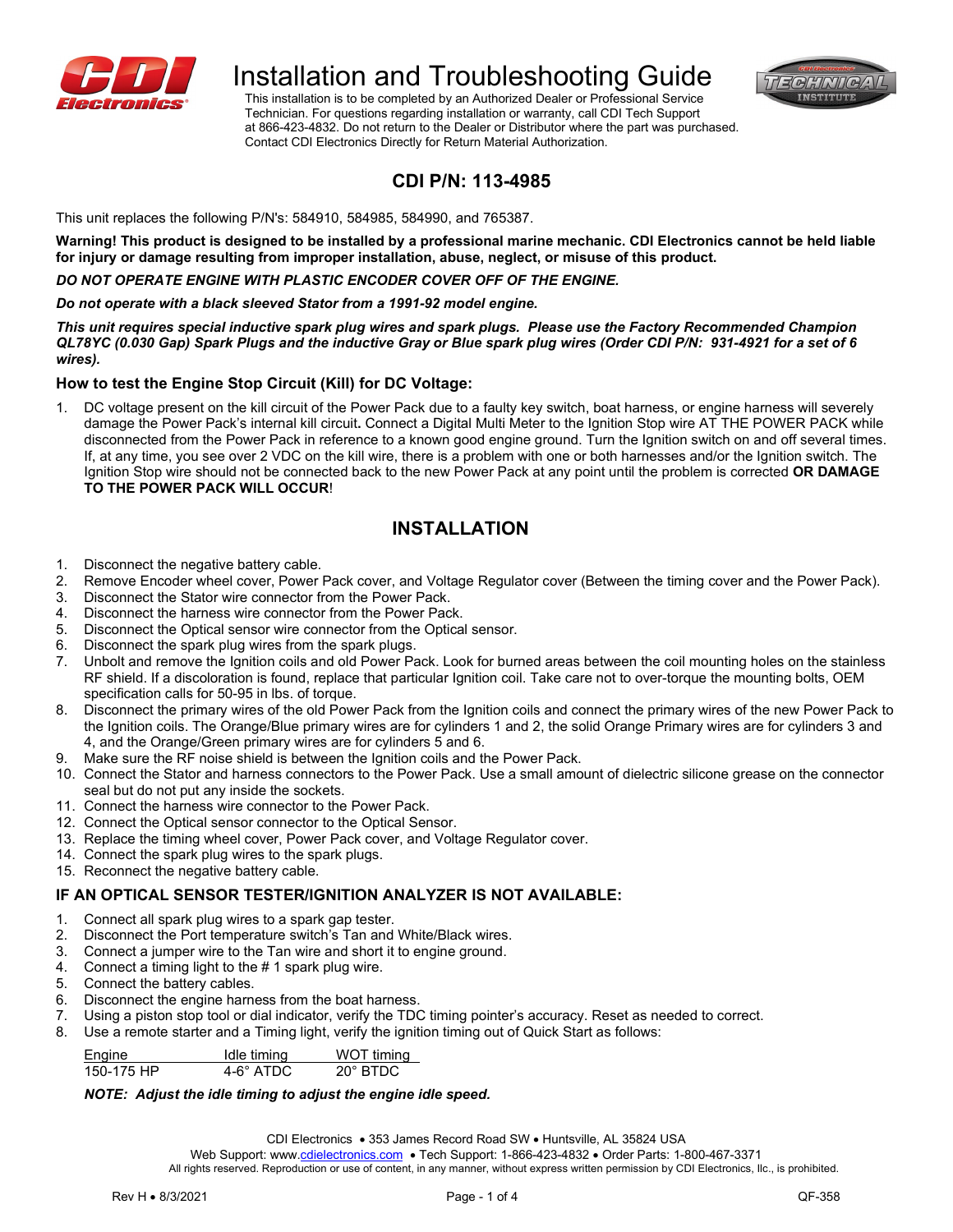



 Technician. For questions regarding installation or warranty, call CDI Tech Support at 866-423-4832. Do not return to the Dealer or Distributor where the part was purchased. Contact CDI Electronics Directly for Return Material Authorization.

# **TROUBLESHOOTING**

#### **NO SPARK ON ANY CYLINDER:**

- 1. Disconnect the port 4 pin connector on the Power Pack that holds the Black/Yellow stop wire and retest. If the engine's ignition now has spark, the stop circuit has a fault. Check the key switch, harness, and shift switch.
- 2. Disconnect the Yellow wires from the Stator to the Voltage Regulator and retest. If the engine sparks, replace the Voltage Regulator.
- 3. Check the cranking RPM. A cranking speed of less than 250 RPM will not allow the system to spark properly. This can be caused by a weak battery, dragging starter, bad battery cables, or a mechanical problem inside the engine.
- 4. Check the Stator resistance and DVA as given below:

| Read from      | Read to:                                      | Ohms           | DVA (Connected) | DVA (Disconnected) |
|----------------|-----------------------------------------------|----------------|-----------------|--------------------|
| Brown (Stator) | Brown/Yellow (Stator)                         | 450-600 Ω      | 150-400 V       | 150-400 V          |
|                | Brown/White (Stator) Brown/Black (Stator)     | 450-600 Ω      | 150-400 V       | 150-400 V          |
|                | Orange (Power coil) Orange/Black (Power coil) | 50-60 $\Omega$ | 11-22 V         | 45-120 V           |

- 5. Check the DVA on the Black/Yellow kill wire by back probing the connector of the Power Pack. You should have a reading of at least 150 DVA or more. The Stator and Optical Sensor plugs should be connected to the Power Pack for this test. If you do not, check the DVA on the Stator and the DC voltage on the Optical Sensor. If the DVA on the Stator and the DC voltage is good on the Optical Sensor but the DVA on the Black/Yellow Kill wire coming out of the Power Pack is low, the Power Pack is likely faulty.
- 6. Verify the engine is turning in a clockwise direction. If not, see **TRIES TO RUN BACKWARDS**.
- 7. Check the Power Pack and Ignition coil ground wires for corrosion and tightness.
- 8. If the engine loses spark after the key switch is disengaged, check the DVA on the Stator's Power Coil. If the DVA is low, the Stator is likely defective.
- 9. Check the battery voltage on the Yellow/Red wire while cranking the engine. If below 11 VDC, charge the battery and check all battery cables. A continued low battery reading could be caused by a dragging starter, a faulty starter solenoid, or a faulty key switch.
- 10. Remove the Optical sensor wheel and check for damage, especially where the top slots are located. Sometimes the wheels will break out where the windows overlap.



The thin area between the crank position and the cylinder position is the most common breakout location.

- 11. Check the Optical sensor eyes for dirt, grease, etc. If you have to clean it, use denatured alcohol and a Q-tip. Do not use any other cleaning agent because damage to the Optical lens will occur.
- 12. Check the Power Pack DVA to the Primary coil wires as follows:

| Read from    | Read to           | DVA (Connected) |
|--------------|-------------------|-----------------|
| Orange/Blue  | Engine Gnd        | 150 V Minimum   |
| Orange       | <b>Engine Gnd</b> | 150 V Minimum   |
| Orange/Green | Engine Gnd        | 150 V Minimum   |

*NOTE: If the Orange Primary DVA reading is low on one cylinder, disconnect the wire from the Ignition coil for that cylinder and reconnect it to a Pack Load resistor (CDI P/N 511-9775). Retest. If the reading is now within specification, the Ignition coil is likely defective. If it still measures low, this indicates a defective Power Pack If the Optical sensor tests within specification.*

13. Check the Optical sensor DC voltage as follows:

| Read from                                            | Read to    | OEM DC (Connected) | CDI DC (Connected) |
|------------------------------------------------------|------------|--------------------|--------------------|
| Orange/Red<br>(Input from Power Pack)                | Engine Gnd | 11 V Minimum       | 9.5 V Minimum      |
| Black/Orange (Return from Optical sensor) Engine Gnd |            | 9 V Minimum        | 7.5 V Minimum      |

*WARNING! The Black/Orange wire should NEVER be shorted to engine ground as this will damage the sensor.*

*NOTE: When checking the Optical sensor, there can be only a maximum voltage difference of 2 V DC between the input voltage and the return voltage. If the voltage difference is more than 2 V, or if the input voltage and the return voltage are equal (given that the input voltage is at an acceptable reading), replace the Optical sensor.* 

CDI Electronics • 353 James Record Road SW • Huntsville, AL 35824 USA

Web Support: www[.cdielectronics.com](http://www.cdielectronics.com/) . Tech Support: 1-866-423-4832 . Order Parts: 1-800-467-3371

All rights reserved. Reproduction or use of content, in any manner, without express written permission by CDI Electronics, Ilc., is prohibited.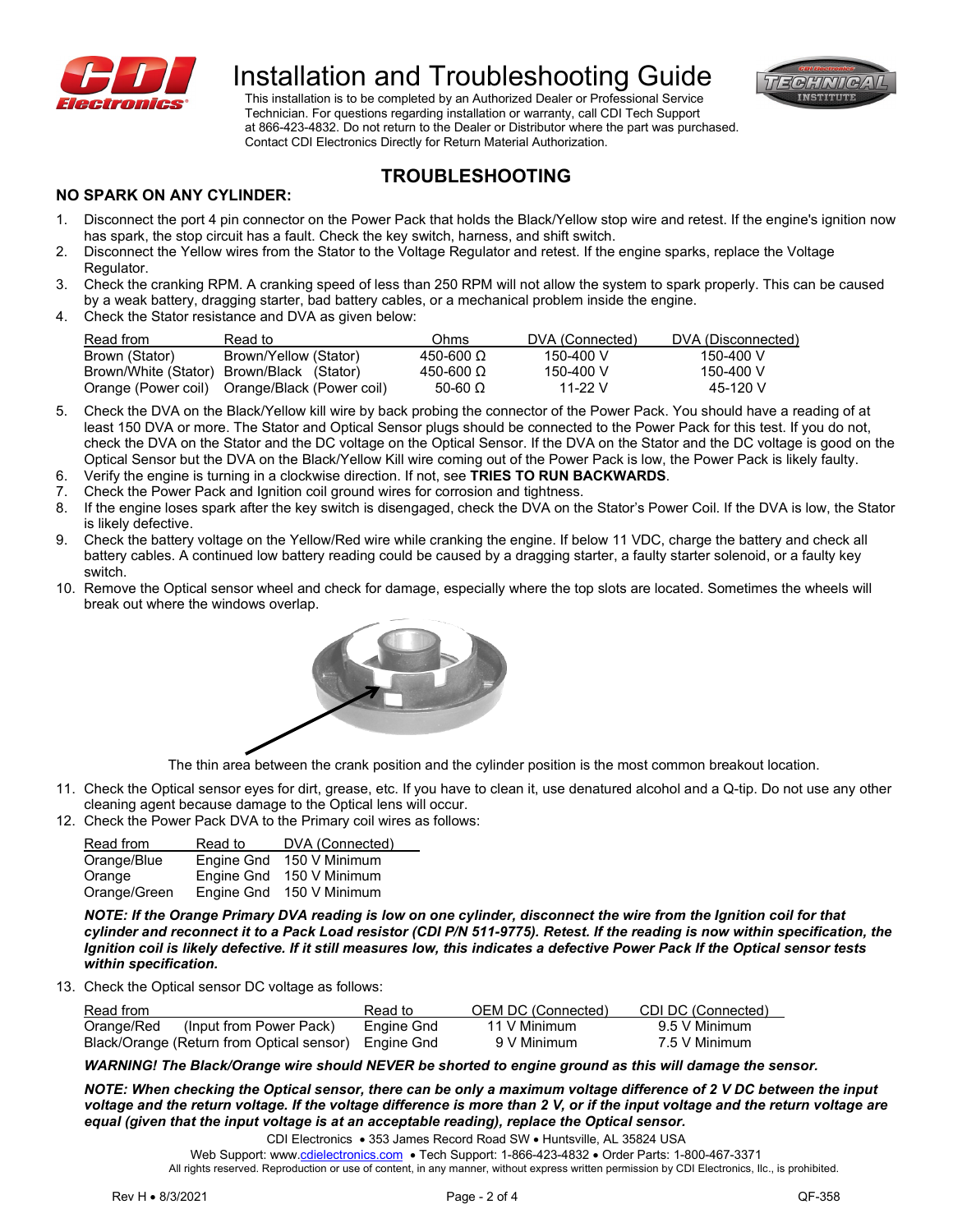

 Technician. For questions regarding installation or warranty, call CDI Tech Support at 866-423-4832. Do not return to the Dealer or Distributor where the part was purchased. Contact CDI Electronics Directly for Return Material Authorization.



14. Check the Charge coil flywheel magnets for cracked, broken, or loose magnets.

# **ONLY HAS SPARK AS LONG AS THE KEY SWITCH IS ENGAGED OR WILL NOT REV ABOVE IDLE SPEED:**

- 1. Check the DVA on the Stator's Power coil.
- 2. As the engine RPM increases, the DVA should rapidly increase and stabilize up to 22 DVA (voltage exceeding 22 DVA indicates a bad Power Pack). A sharp drop in voltage right before the miss becomes apparent usually indicates a bad Stator Charge coil winding. A sharp drop in voltage when you disengage the key switch indicates a bad Power coil on the Stator.

### **ENGINE TRIES TO RUN BACKWARDS:**

- 1. Check the encoder wheel. It must have 7 notches.
- 2. Check the ignition timing. Before Quick Start, it should be set to 2-6° BTDC. After Quick Start, it should be set to 4-6° ATDC.
- 3. If possible, try another Optical sensor.<br>4. If still no change, replace the Power Pa
- If still no change, replace the Power Pack.

#### **NO FIRE OR INTERMITTENT FIRE ON ONE BANK:**

- 1. Check the Stator resistance and DVA (see **NO FIRE ON ANY CYLINDER**).
- 2. Disconnect the 4-pin connector on the port side of the Power Pack and see if the fire returns. If it does, check resistance to see if the Black/Yellow wire is shorted to engine ground or is intermittently shorting to ground.

#### **NO FIRE ON ONE CYLINDER:**

- 1. Check the DVA on the Orange primary wire going to the Ignition coil not firing. You should have a reading of 150 DVA or more.
- 2. Check the resistance of the Ignition coil secondary circuit in reference to engine ground. A difference of over 25 Ω indicates a defective Ignition coil.
- 3. Check the resistance of the spark plug wire. Normally, you will read approximately 100  $\Omega$  between the connectors on either end.

# **POWER PACK REPEATEDLY BLOWS ON SAME CYLINDER:**

1. Replace the Ignition coil on the cylinder dropping spark.

#### **ENGINE WILL NOT STOP (KILL):**

1. Disconnect the stop wire at the Power Pack. Connect a jumper wire to the stop terminal in the Power Pack and short it to engine ground. If this stops the Power Pack from sparking, the stop circuit has a fault. Check the key switch, harness, and shift switch.

#### **ONLY FIRES #1 CYLINDER:**

- 1. Verify the engine is spinning in a clockwise direction.
- 2. Check the Optical sensor to encoder wheel alignment. You may need to shim the Optical sensor upwards 0.020" to 0.0285" to make it engage the encoder wheel.

# **HIGH SPEED MIS-FIRE OR WEAK HOLE SHOT:**

- 1. Connect DVA meter to between the Brown wires and do a running test. At no time should the voltage exceed 400 DVA. If it does, the Regulator circuit in the Power Pack is bad. The voltage should show a smooth climb and stabilize, gradually falling off above 5000 RPM. If you see a sudden drop in voltage right before the miss becomes apparent, the problem is likely in the Stator.
- 2. Disconnect the Yellow wires from the Stator to the Voltage Regulator and retest. If the miss clears, replace the Voltage Regulator.
- 3. Check the DVA on the Orange primary wires from the Power Pack while connected to the Ignition coils. You should have a reading of at least 150 DVA or more, increasing with engine RPM until it reaches 300-400 DVA maximum. A sharp drop in DVA right before the miss becomes apparent on all cylinders will normally be caused by a bad Stator. A sharp drop in DVA on less than all cylinders will normally be the Power Pack.
- 4. Connect an inductive tachometer to the spark plug wires one at a time and compare the readings. If most of the cylinders show the same reading and one or two show different readings, check the primary wires with the inductive pickup to see if the readings are the same from the Power Pack. A difference in readings between the primary and secondary coil wires usually indicates a bad coil or bad ignition wires. No difference indicates a bad Power Pack.
- 5. Perform a high speed shutdown and read the spark plugs. Check for a black porcelain insulator or one that looks brand new. A crack in the block can cause a miss at high speed when the water pressure gets high and sprays water into the cylinder, but a normal shutdown will mask the problem.
- 6. Check the Charge coil flywheel magnets for cracked, broken, or loose magnets.

Web Support: www[.cdielectronics.com](http://www.cdielectronics.com/) . Tech Support: 1-866-423-4832 . Order Parts: 1-800-467-3371